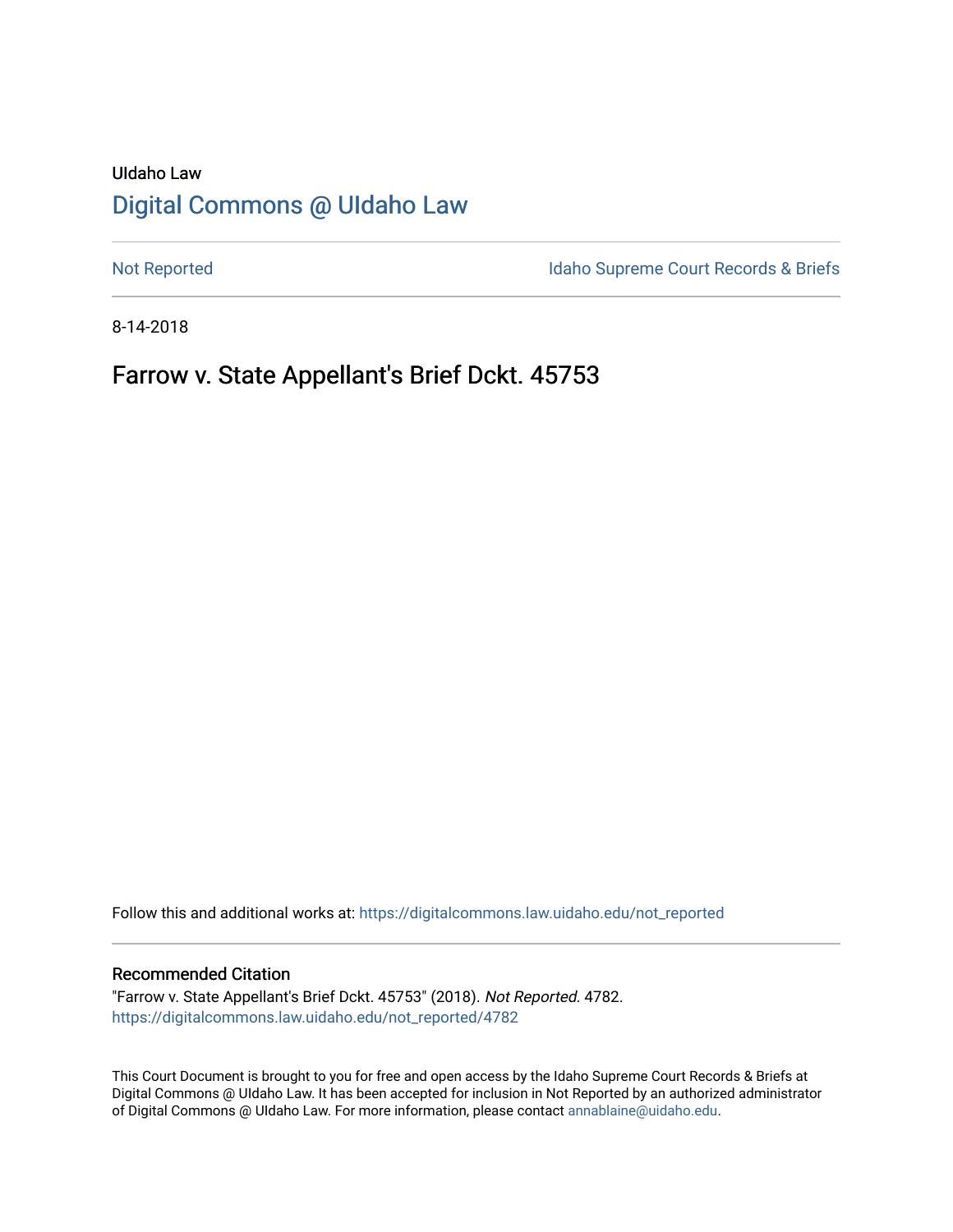Electronically Filed 8/14/2018 9:04 AM Idaho Supreme Court Karel Lehrman, Clerk of the Court By: Brad Thies, Deputy Clerk

### **IN THE SUPREME COURT OF THE STATE OF IDAHO**

**SONNY DEAN FARROW, ) Petitioner-Appellant, ) v. ) STATE OF IDAHO, ) APPELLANT'S BRIEF Respondent. ) \_\_\_\_\_\_\_\_\_\_\_\_\_\_\_\_\_\_\_\_\_\_\_\_\_\_\_\_\_\_)**

**) NO. 45753**

**) KOOTENAI CO. NO. CV 2017-3419**

## **BRIEF OF APPELLANT** \_\_\_\_\_\_\_\_\_\_\_\_\_\_\_\_\_\_\_\_\_\_\_\_

\_\_\_\_\_\_\_\_\_\_\_\_\_\_\_\_\_\_\_\_\_\_\_\_

**)**

**)**

### **APPEAL FROM THE DISTRICT COURT OF THE FIRST JUDICIAL DISTRICT OF THE STATE OF IDAHO, IN AND FOR THE COUNTY OF KOOTENAI**

\_\_\_\_\_\_\_\_\_\_\_\_\_\_\_\_\_\_\_\_\_\_\_\_

**HONORABLE JOHN T. MITCHELL District Judge**

\_\_\_\_\_\_\_\_\_\_\_\_\_\_\_\_\_\_\_\_\_\_\_\_

**ERIC D. FREDERICKSEN KENNETH K. JORGENSEN State Appellate Public Defender Deputy Attorney General I.S.B. #6555 Criminal Law Division**

**JUSTIN M. CURTIS Boise, Idaho 83720-0010 Deputy State Appellate Public Defender (208) 334-4534 I.S.B. #6406 322 E. Front Street, Suite 570 Boise, Idaho 83702 Phone: (208) 334-2712 Fax: (208) 334-2985 E-mail: documents@sapd.state.id.us**

**ATTORNEYS FOR ATTORNEY FOR PETITIONER-APPELLANT RESPONDENT**

**P.O. Box 83720**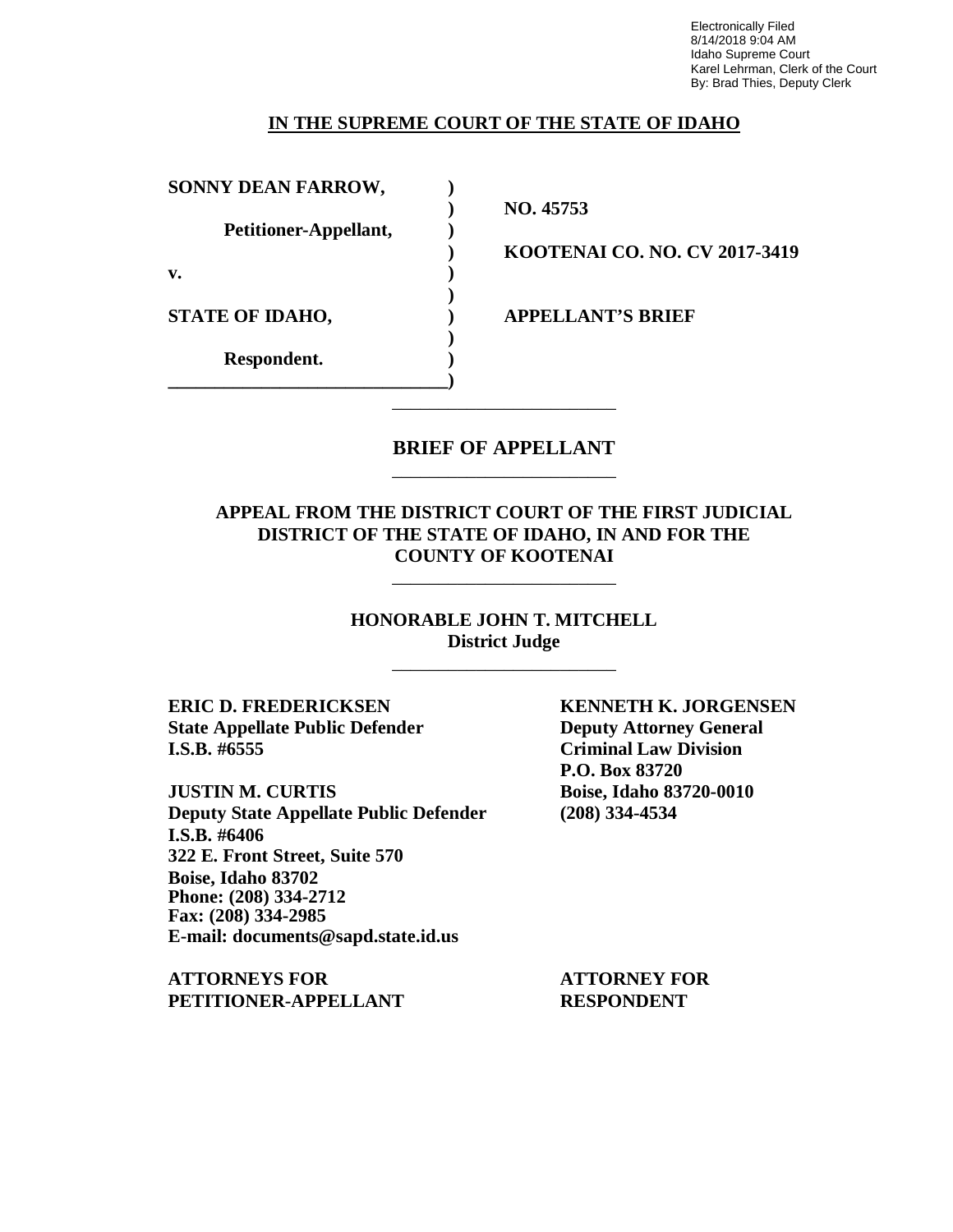# **TABLE OF CONTENTS**

| Statement of the Facts and                                          |
|---------------------------------------------------------------------|
|                                                                     |
|                                                                     |
| The District Court Abused Its Discretion By Denying Mr. Farrow's    |
|                                                                     |
|                                                                     |
| B. The District Court Abused Its Discretion By Denying Mr. Farrow's |
|                                                                     |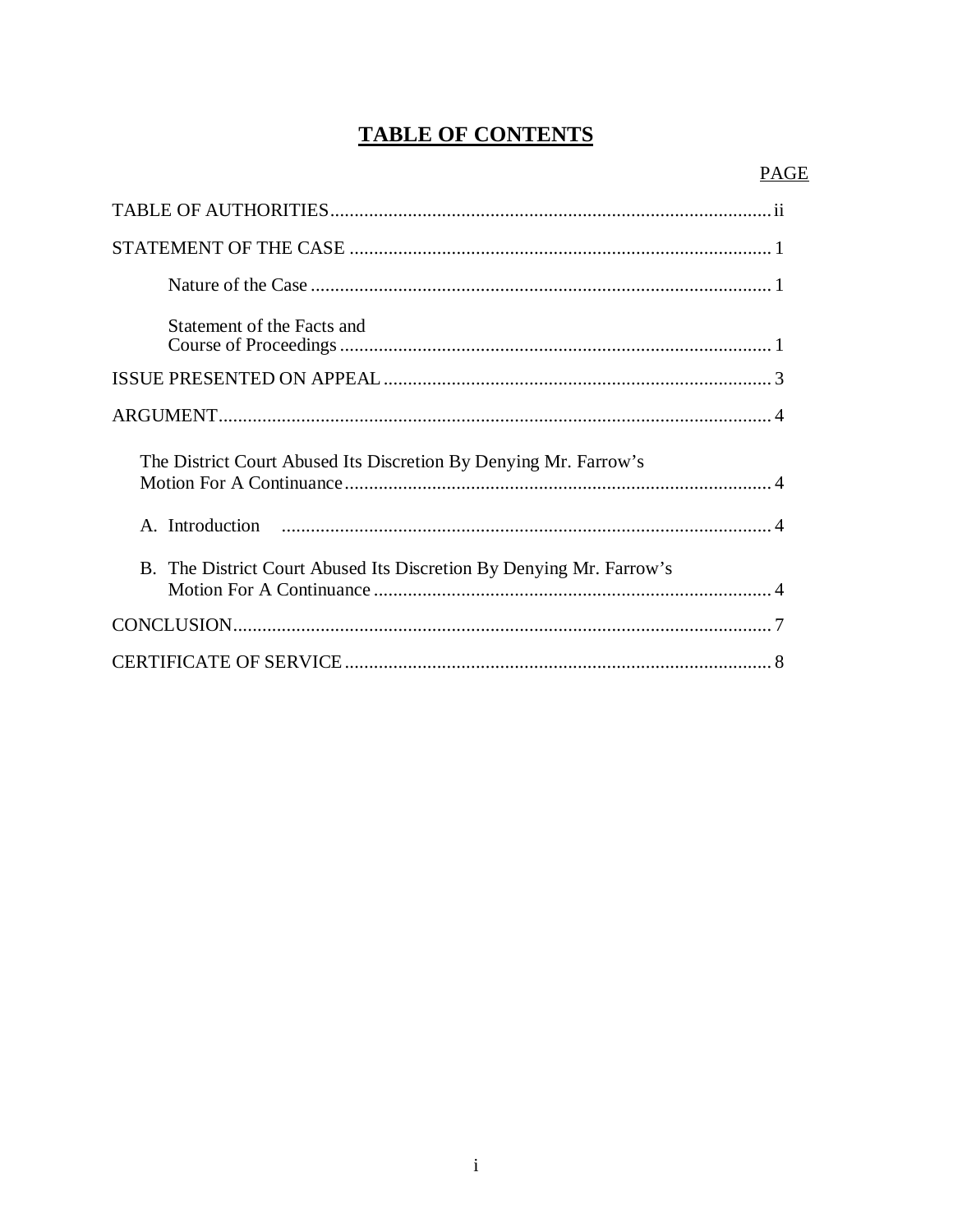# **TABLE OF AUTHORITIES**

# **Cases**

## Rules

|--|--|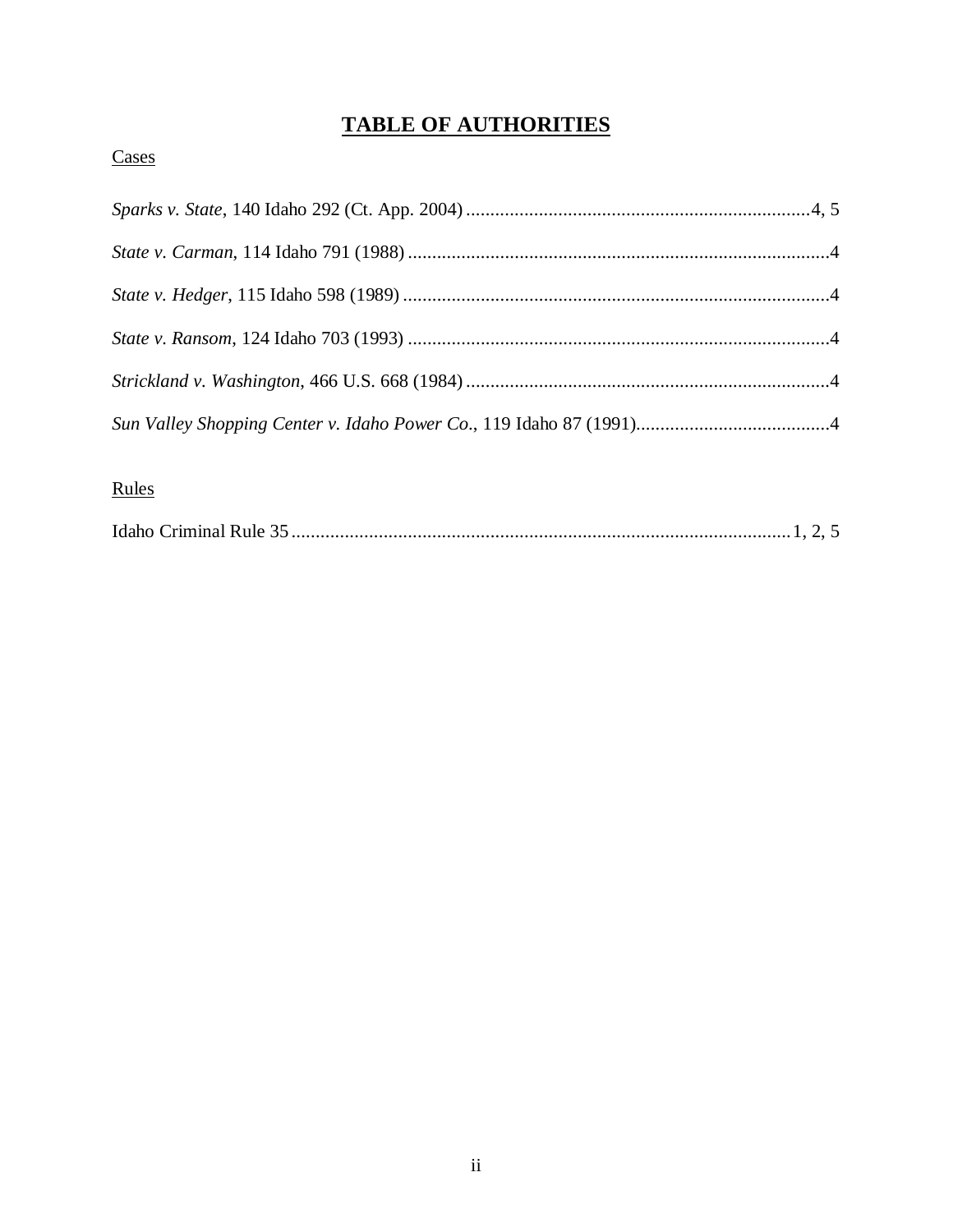#### STATEMENT OF THE CASE

#### Nature of the Case

Sonny Dean Farrow appeals from the district court's order summarily dismissing his petition for post-conviction. At the summary dismissal hearing, counsel for Mr. Farrow requested a continuance so that he could provide evidence of prejudice, which was crucial to avoiding summary dismissal. The district court denied the motion and then summarily dismissed the petition. Mr. Farrow submits that the district court abused its discretion by denying his motion for a continuance.

#### Statement of the Facts and Course of Proceedings

In 2016, Mr. Farrow pleaded guilty to two counts of domestic battery and the district court imposed consecutive sentences of nine years, with five years fixed, and three years, with one year fixed. (R., p.4.) Mr. Farrow appealed. (R., p.5.)

In 2017, Mr. Farrow filed a petition for post-conviction relief in which he alleged that his trial attorney was ineffective for failing to file an Idaho Criminal Rule 35 (*hereinafter*, Rule 35) motion. (R., p.5.) The State filed a motion for summary disposition, asserting that Mr. Farrow could not demonstrate either deficient performance or prejudice. (R., p.41.) Specifically, the State asserted that Mr. Farrow had provided no evidence that his Rule 35 motion would have been successful. (R., p.41.)

In response, Mr. Farrow filed an affidavit from his trial attorney. (R., p.48.) In his affidavit, trial counsel acknowledged that Mr. Farrow had requested that he file a Rule 35 motion and that he did not file the motion because he misread his calendar. (R., p.49.) He also opined that this prejudiced Mr. Farrow. (R., p.49.) The parties stipulated to continue the hearing on the motion for summary dismissal, which the court denied because neither party had provided a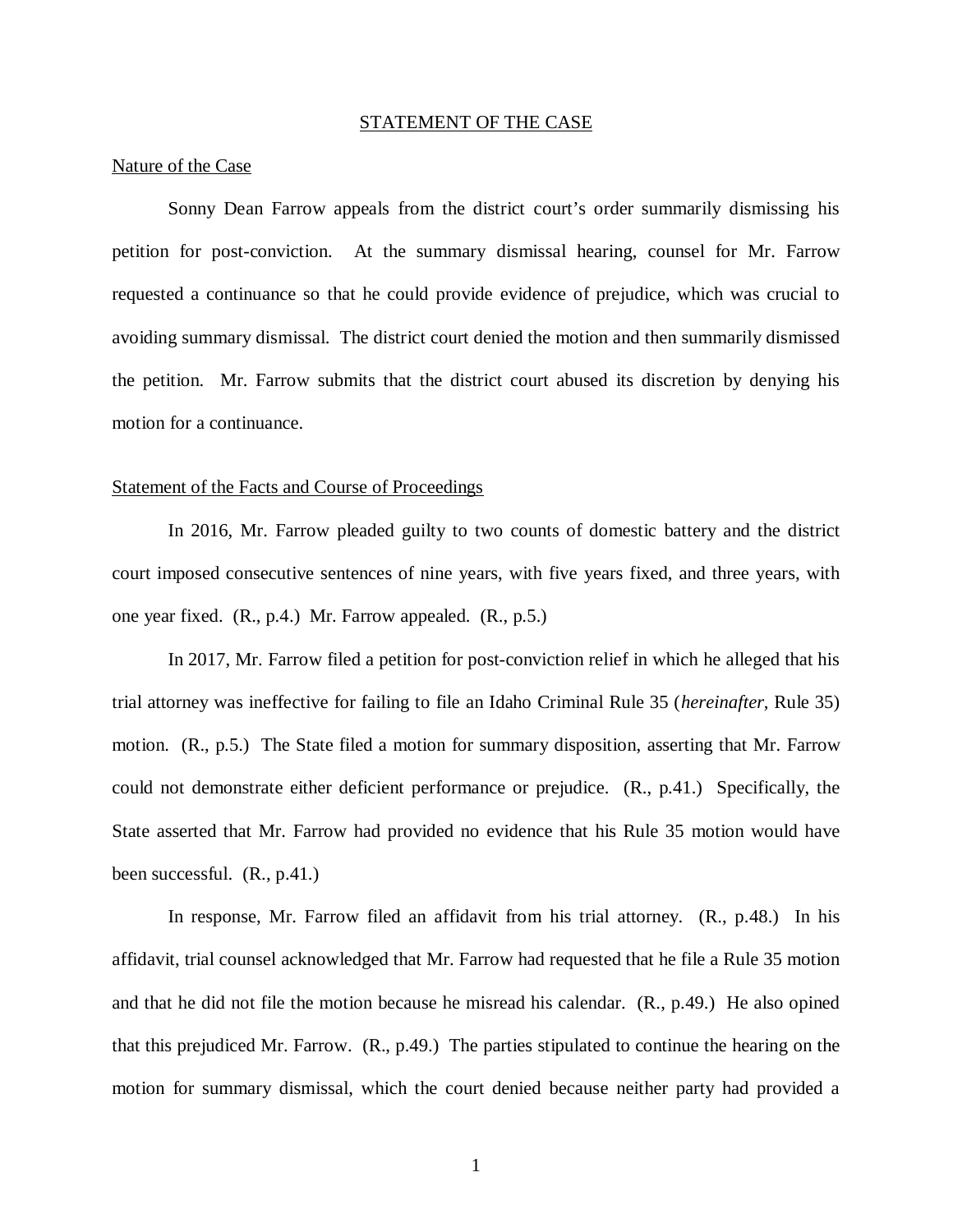reason for the continuance.  $(R., p.44; Tr., p.3, L.8 - p.4, L.4)$  During the hearing on the state's motion for summary dismissal, the district court noted that it did not believe that there was evidence in the record regarding what information Mr. Farrow would have submitted with his Rule 35 motion. (Tr., p.17, Ls.11-22.) In response to the court's questions, counsel for Mr. Farrow stated, "I would be happy to, in addition to the offer of proof, have Mr. Farrow either prepare an affidavit or I would ask to continue this so that we can get him [Mr. Farrow] on the phone to explain to the Court what he's been doing in prison and what he's learned about the sentence and how it affects work crews and things such as that." (Tr., p.19, Ls.17-25.) The district court summarily dismissed the petition, holding that Mr. Farrow had presented no evidence that had a Rule 35 motion been filed, it would have been granted. (Tr., p.20, Ls.14-25.) In addition, the court stated the following:

There's been all this time to file an affidavit from Mr. Farrow, and there's no affidavit from Mr. Farrow. The – there's no prejudice that's been demonstrated, no likelihood of success on the merits of a Rule 35, so there's a Strickland prong that's completely unsatisfied. I think it's unfortunate for Mr. Farrow that [trial counsel], as he admits, didn't timely file the Rule 35, but more unfortunate is the fact that counsel for Mr. Farrow ever since his appointment in this case . . . hasn't done what counsel should've done, what any reasonable counsel should have done. That's unfortunate, but that's the status of the case today. The motion's denied.

(Tr., p.21, Ls.11-25.) Mr. Farrow appealed. (R., p.17.) He submits that the district court abused

its discretion by denying his motion for a continuance.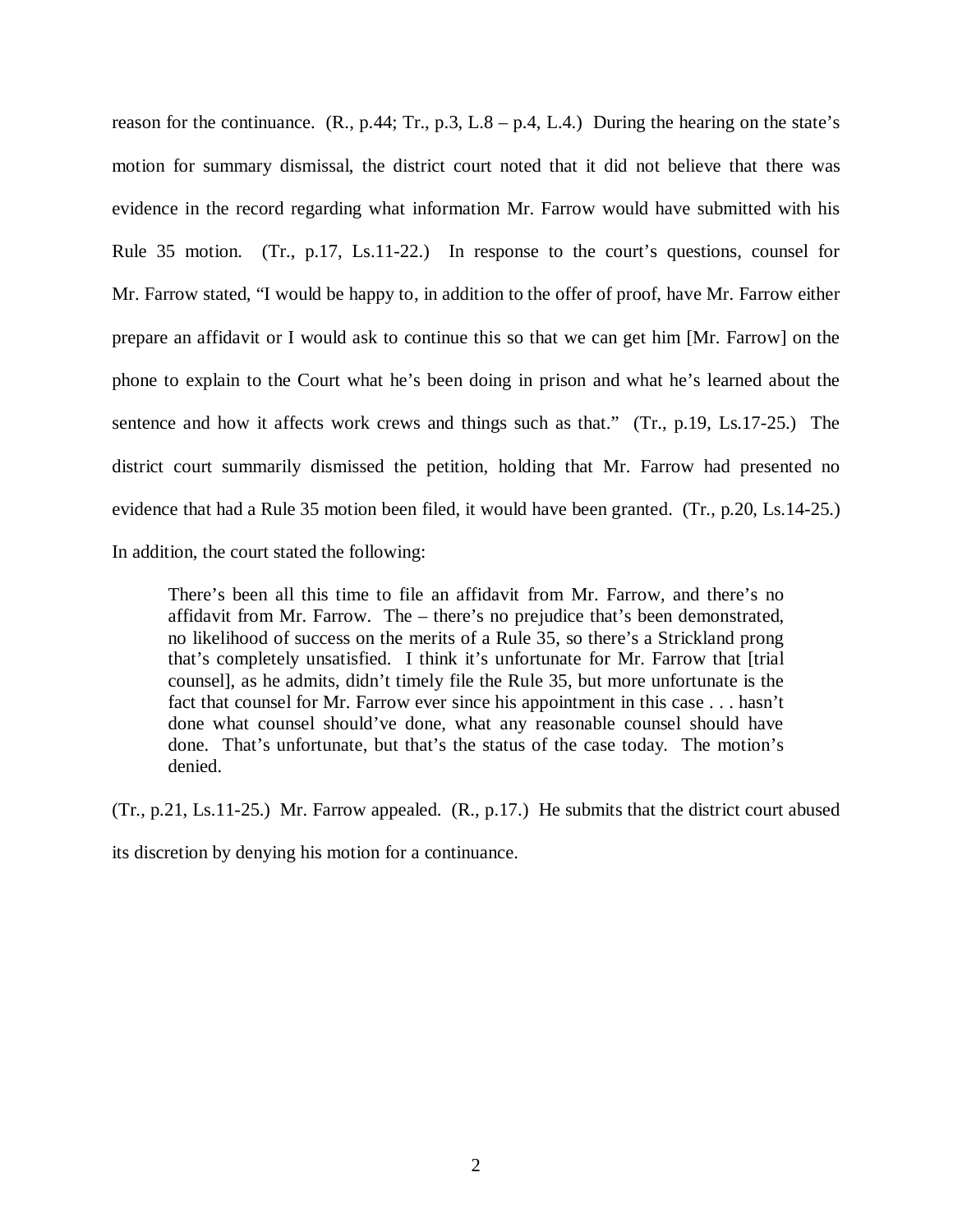# ISSUE

Did the district court abuse its discretion by denying Mr. Farrow's motion for a continuance?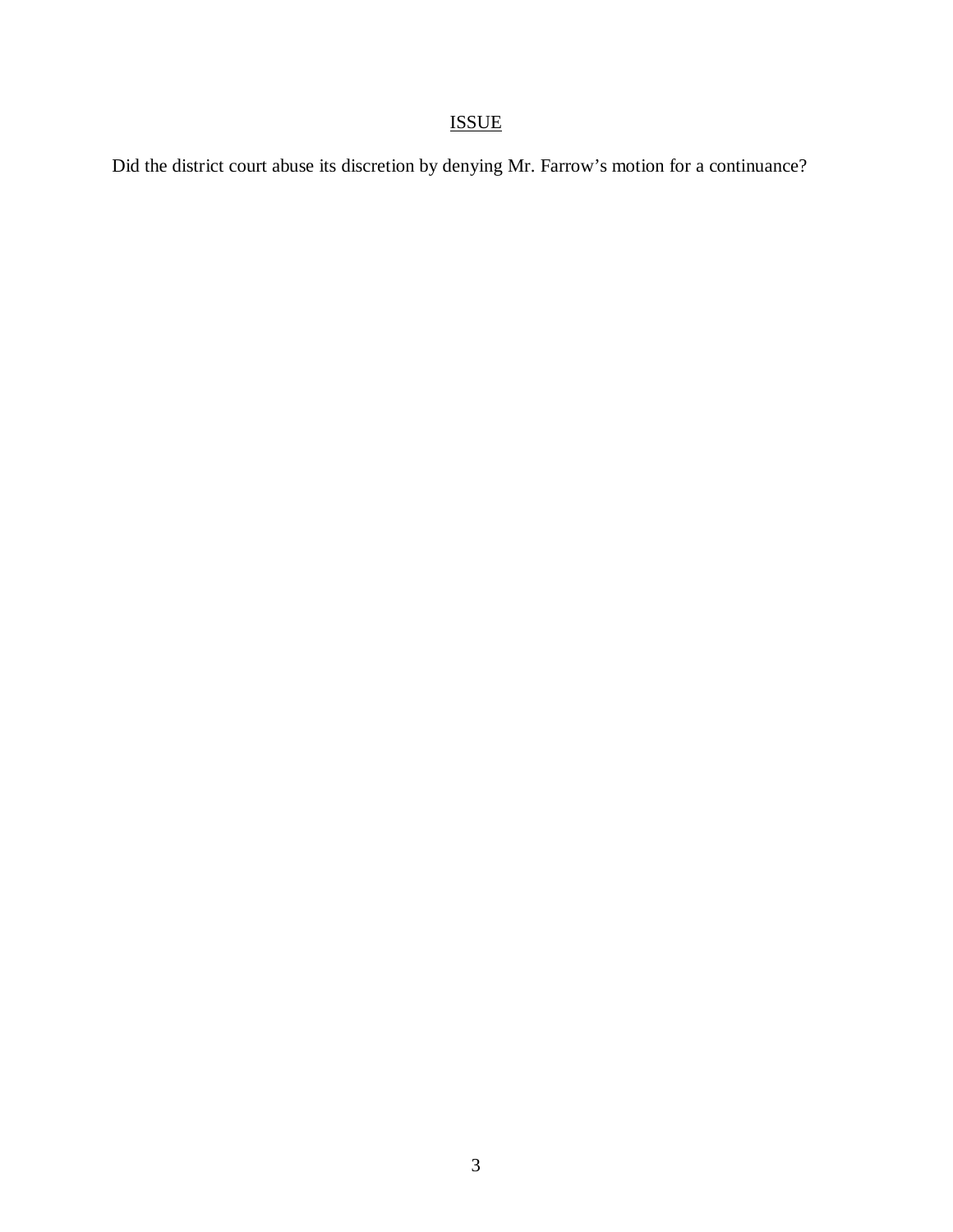#### ARGUMENT

#### The District Court Abused Its Discretion By Denying Mr. Farrow's Motion For A Continuance

#### A. Introduction

Mr. Farrow submits that the district court abused its discretion by denying his motion for a continuance.

### B. The District Court Abused Its Discretion By Denying Mr. Farrow's Motion For A Continuance

The decision to grant or deny a motion for a continuance rests within the discretion of the trial court. *State v. Carman*, 114 Idaho 791, 793 (1988). When an exercise of discretion is reviewed on appeal, the inquiry involves: (1) whether the lower court rightly perceived the issue as one of discretion; (2) whether the court acted within the outer boundaries of such discretion and consistently with any legal standards applicable to specific choices; and (3) whether the court reached its decision by an exercise of reason. *Sun Valley Shopping Center v. Idaho Power Co*., 119 Idaho 87, 94 (1991) (quoting *State v. Hedger*, 115 Idaho 598, 600 (1989)). This "discretion is not unfettered, and [the district court's] proper role relative to evaluating [a] motion for a continuance necessitate[s] weighing the competing interests of the State and the defendant." *State v. Ransom*, 124 Idaho 703, 707 (1993). Because the district court did not weigh the competing interests, it not apply the proper legal standard and did not reach its conclusion through an exercise of reason.

As this Court is well aware, the *Strickland*<sup>[1](#page-7-0)</sup> standard applies to claims of ineffective assistance of counsel. *See, e.g., Sparks v. State*, 140 Idaho 292 (Ct. App. 2004). Under this

<span id="page-7-0"></span><sup>1</sup> *Strickland v. Washington*, 466 U.S. 668 (1984).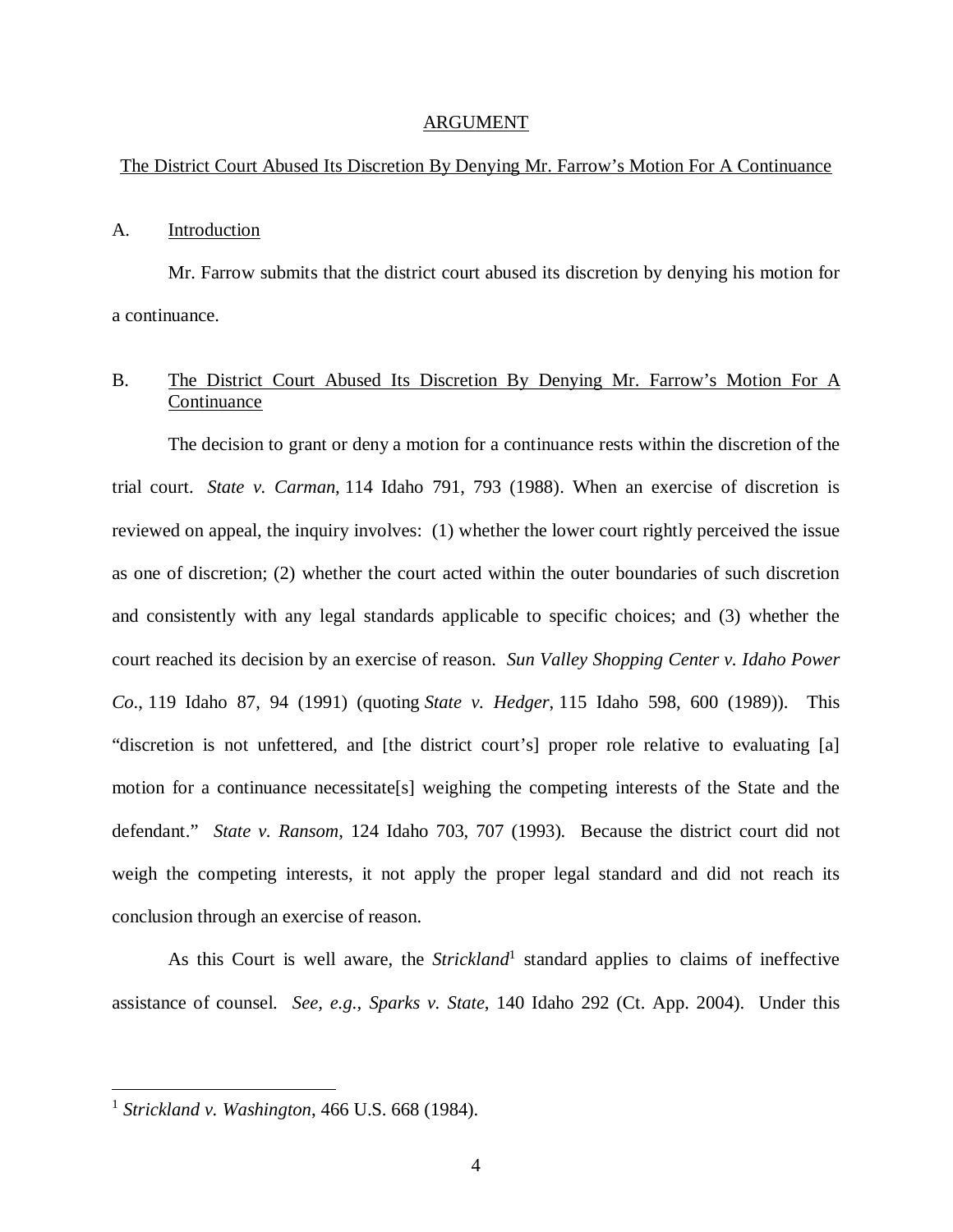standard, the defendant must show that the attorney's performance was deficient, and that the defendant was prejudiced by the deficiency. *Id*. at 296. Mr. Farrow submits that he provided evidence of deficient performance through the affidavit of his trial counsel, who averred that Mr. Farrow requested a Rule 35 motion and that it was not filed because trial counsel misread his calendar. (R., p.49.) Mr. Farrow acknowledges, however, that he did not present evidence of prejudice; that is, he provided no evidence of what he would have presented with his Rule 35 motion, and therefore provided no evidence that the motion would have been successful.

When counsel moved for a continuance at the hearing, he did so in order to secure evidence of prejudice. Counsel stated, "I would be happy to, in addition to the offer of proof, have Mr. Farrow either prepare an affidavit or I would ask to continue this so that we can get him [Mr. Farrow] on the phone to explain to the Court what he's been doing in prison and what he's learned about the sentence and how it affects work crews and things such as that." (Tr., p.19, Ls.17-25.) Counsel was therefore recognizing that he needed time to provide evidence of prejudice.

Mr. Farrow's interest in obtaining a continuance is extremely high, because without evidence of prejudice he could not prevail on a motion for summary dismissal. The evidence he sought to obtain was absolutely crucial. The district court acknowledged as much:

There's been all this time to file an affidavit from Mr. Farrow, and there's no affidavit from Mr. Farrow. The – **there's no prejudice that's been demonstrated, no likelihood of success on the merits of a Rule 35,** so there's a Strickland prong that's completely unsatisfied. I think it's unfortunate for Mr. Farrow that [trial counsel], as he admits, didn't timely file the Rule 35, but more unfortunate is the fact that **counsel for Mr. Farrow ever since his appointment in this case . . . hasn't done what counsel should've done, what any reasonable counsel should have done.** That's unfortunate, but that's the status of the case today. The motion's denied.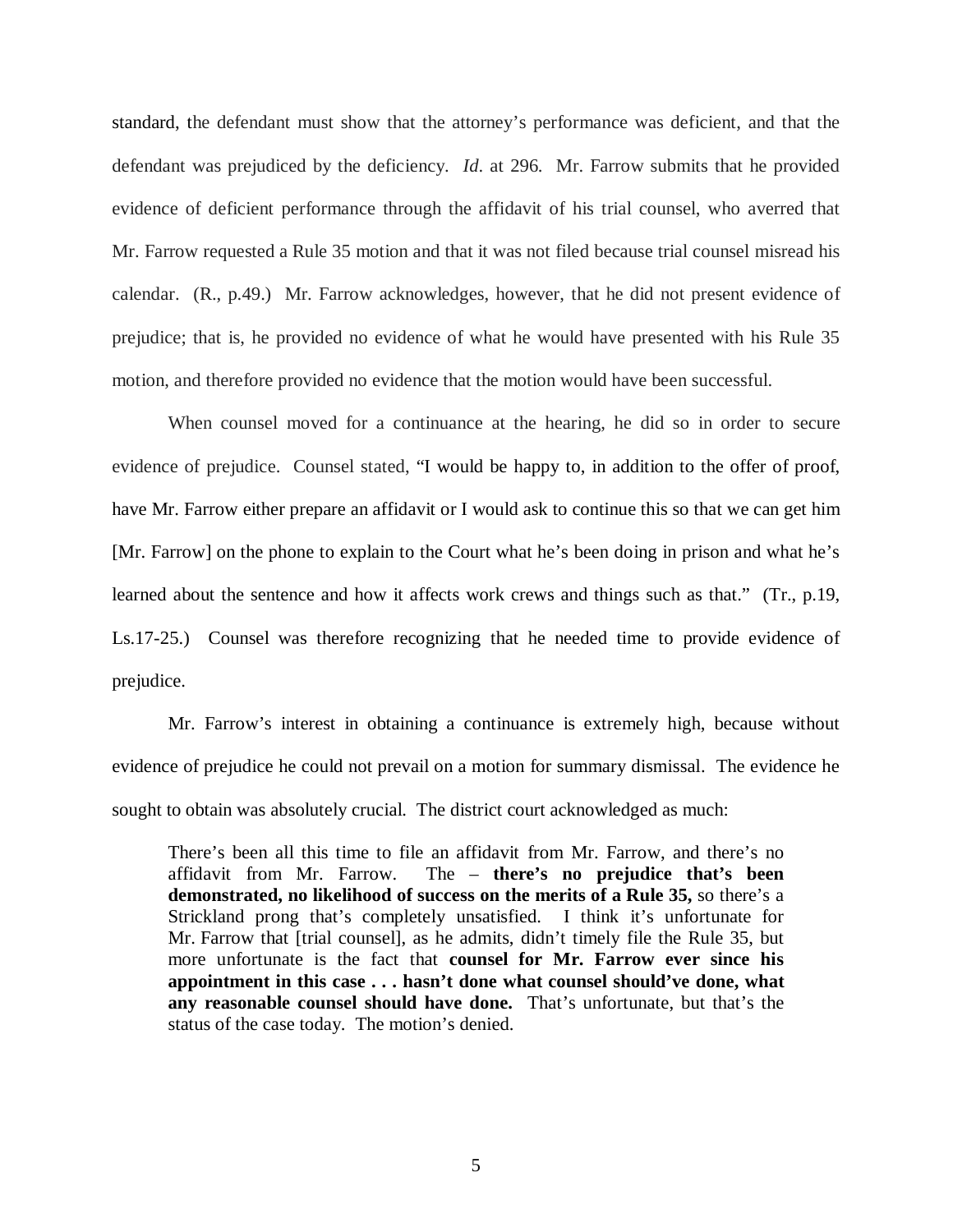(Tr., p.21, Ls.11-25) (emphasis added). Here, the court is acknowledging that the evidence is so crucial that counsel had been unreasonable in failing to provide it.

Mr. Farrow submits that, in weighing his interests against those of the State, it is clear that the court abused its discretion in denying the motion for a continuance. This is because the State had no interest to weigh; indeed, the State had *stipulated* to a continuance prior to the hearing. (R., p.44.) Considering that the evidence Mr. Farrow sought to obtain was crucial to his case, and that the State had already agreed to a continuance would therefore not be prejudiced, Mr. Farrow submits that the court failed to apply the correct standard or reach is decision through an exercise of reason. Once counsel realized his error in failing to provide evidence of prejudice, he did the only thing he could do, which was request a continuance to obtain that evidence. The State had stipulated to a continuance prior to the hearing and made no objection to the motion that was made near the end of the hearing. As acknowledged by the district court, it was impossible for Mr. Farrow to survive summary dismissal without evidence of prejudice; the court even expressed its concern that counsel had failed to provide this evidence prior. Considering that Mr. Farrow's interest in having a continuance was high and that the State had already stipulated to a continuance, Mr. Farrow submits that the district court abused its discretion in denying the motion for a continuance.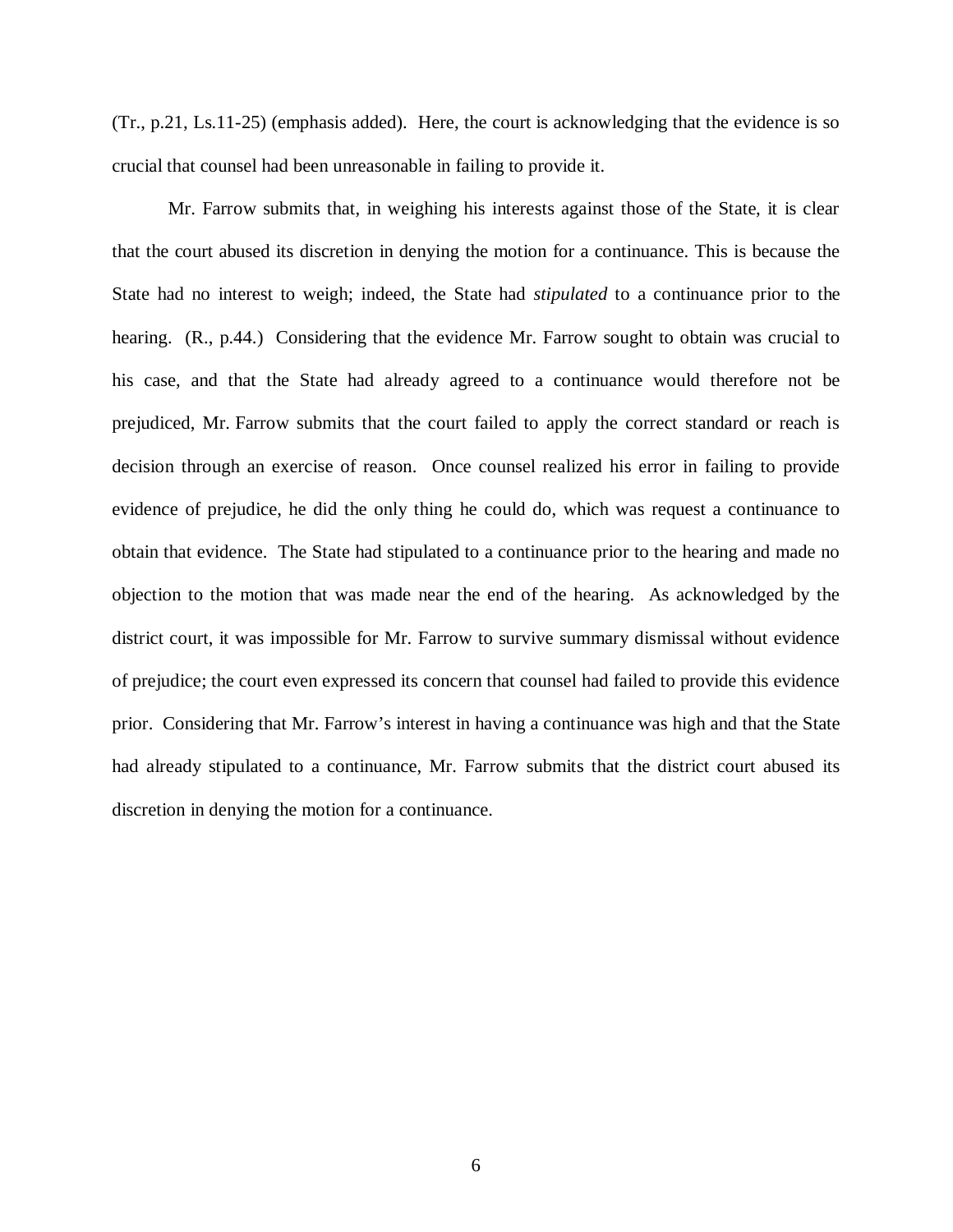## **CONCLUSION**

Mr. Farrow requests that the district court's order denying a continuance be reversed, that the order summarily dismissing his petition be vacated, and that his case be remanded for further proceedings.

DATED this 14<sup>th</sup> day of August, 2018.

/s/ Justin M. Curtis JUSTIN M. CURTIS Deputy State Appellate Public Defender